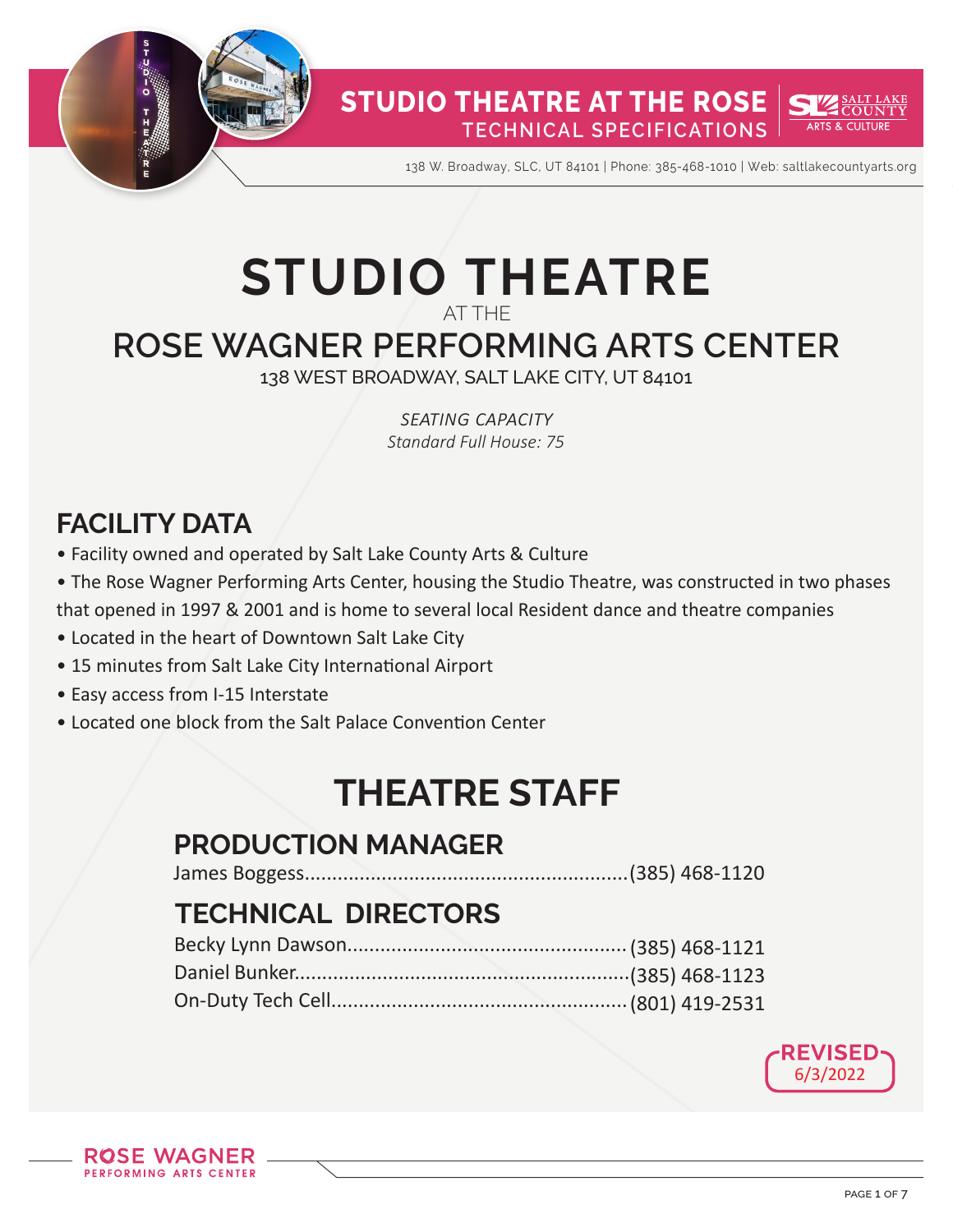

138 W. Broadway, SLC, UT 84101 | Phone: 385-468-1010 | Web: saltlakecountyarts.org

# **TABLE OF CONTENTS**

<u>SALT LAKE</u><br>COUNTY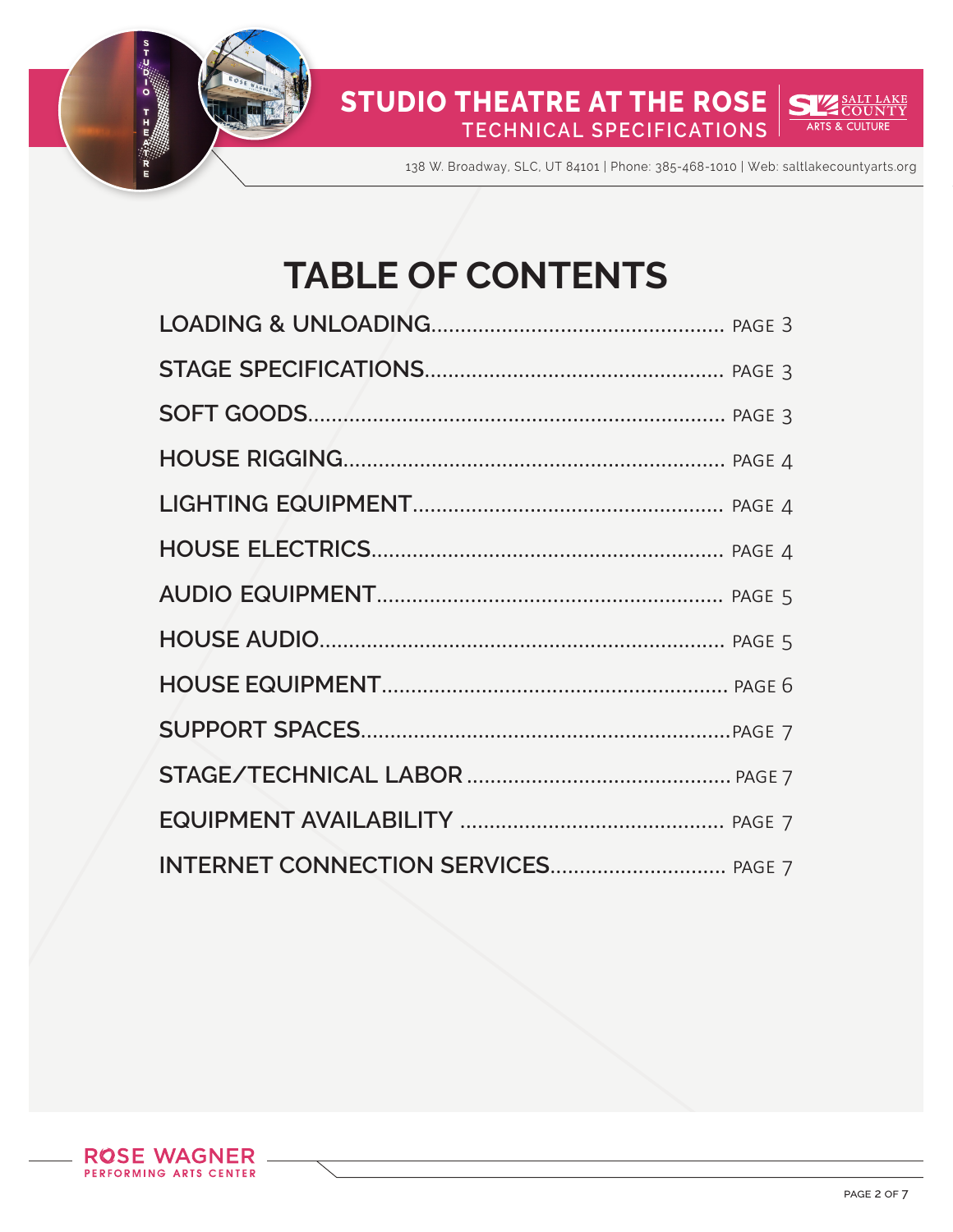

#### **STUDIO THEATRE AT THE ROSE** AKE **COUNTY TECHNICAL SPECIFICATIONS ARTS & CULTURE**

138 W. Broadway, SLC, UT 84101 | Phone: 385-468-1010 | Web: saltlakecountyarts.org

#### **LOADING & UNLOADING**

*Access to the theatre loading area is through the dead-end alley to the north of the building via 200 West. The alley is 11'2" at the narrowest point. Any traffic through the alley will be interrupted.*

| TRUCK PARKING       | No on-site parking available                                                |
|---------------------|-----------------------------------------------------------------------------|
| <b>LOADING DOCK</b> | Primary Loading area 24" above Studio Theatre floor<br>Ramp down from truck |
|                     | Ramp down from door                                                         |
|                     | Manually controlled roll up door, 9'9" high x 8'11" wide                    |
|                     | Interior Doors: 7'7" high x 5'9" wide                                       |

#### **STAGE SPECIFICATIONS**

| <b>MAIN DRAPE</b>         | None                                                                                                                                                                                                             |
|---------------------------|------------------------------------------------------------------------------------------------------------------------------------------------------------------------------------------------------------------|
| PERFORMANCE AREA          | Variable, depending on seating configuration                                                                                                                                                                     |
| <b>STAGE MEASUREMENTS</b> | Any rigging to grid or girders is by special arrangement<br>Stage house floor to grid - 21'<br>Floor to ceiling girders - 25'                                                                                    |
| <b>STAGE FLOOR</b>        | Please advise if you require lagging into the stage floor as there are no traps<br><b>Floor restoration required</b><br>Total floor area without seating - 34'W x 57'D<br>Maple over sprung floor, painted black |
| <b>SEATING UNIT</b>       | Flexible seating arrangements via risers, some obstructed views,<br>ComforTek chairs                                                                                                                             |
| <b>CONTROL BOOTH</b>      | Created based on seating and performing configuration                                                                                                                                                            |
| <b>SOFT GOODS</b>         | All Black Curtains are 21oz. velour, sewn flat with a pipe pocket at the bottom                                                                                                                                  |
| <b>CURTAIN</b>            | (1) Upstage (22'6" x 36'), 26 oz. Prestige<br>Manually operated, one-way travel                                                                                                                                  |
| <b>SCRIM</b>              | (1) Black - 22'6" x 36'<br>Manually operated, one-way travel<br>On tracks parallel to upstage curtain                                                                                                            |

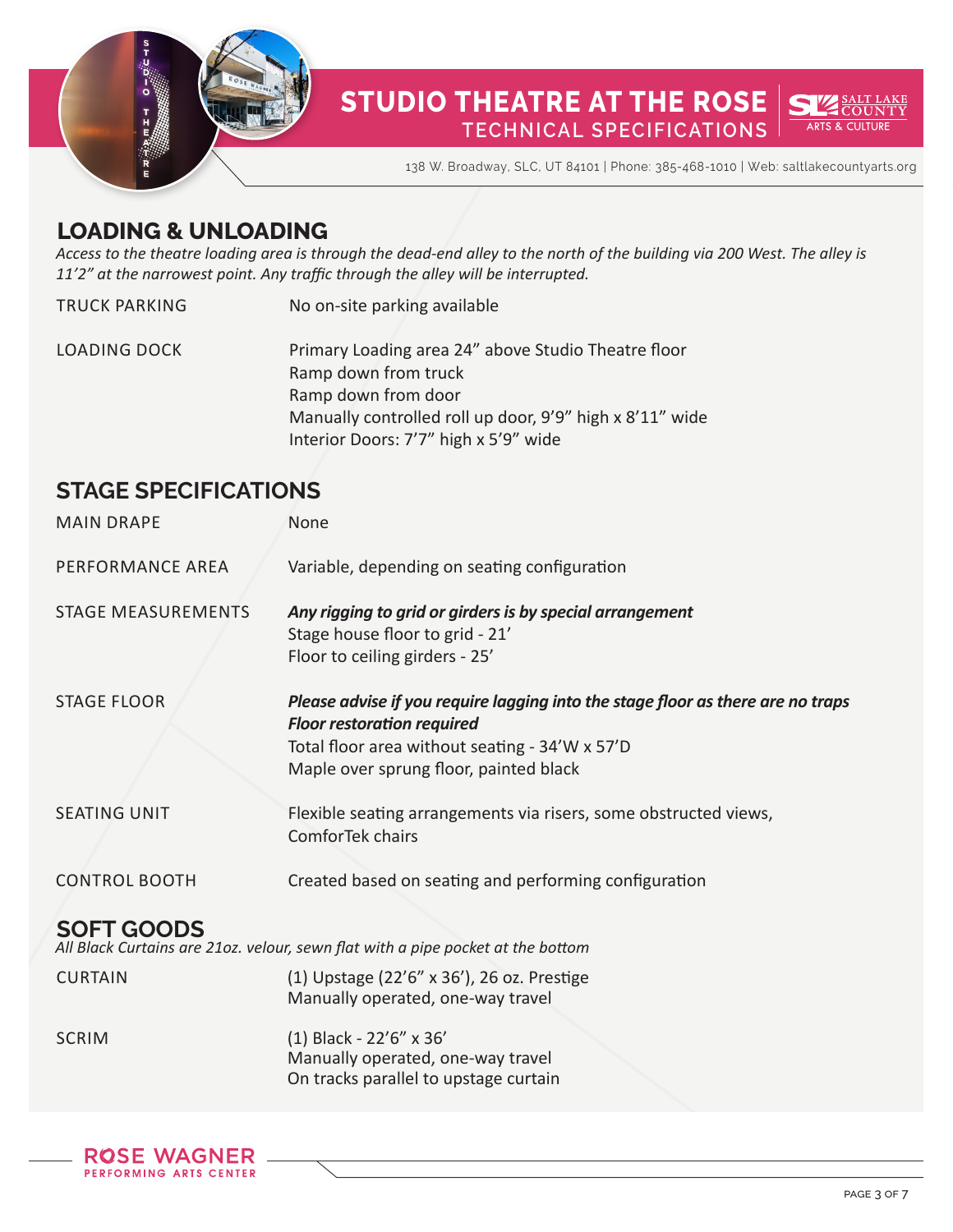

138 W. Broadway, SLC, UT 84101 | Phone: 385-468-1010 | Web: saltlakecountyarts.org

#### **HOUSE RIGGING**

| <b>GRID HEIGHT</b>   | Stage floor to grid - 21'                                                                                  |
|----------------------|------------------------------------------------------------------------------------------------------------|
| <b>LIGHTING GRID</b> | Fixed, 1.5" Schedule 40 black pipe<br>(6) electrics, 10' spacing<br>Begins 1' downstage from curtain track |
| SIDE LIGHT BOOMS     | None                                                                                                       |

SIDE LIGHT BOOMS

#### **LIGHTING EQUIPMENT**

LIGHTING CONSOLE ETC Element *There is no repertory plot. At the end of every production the lighting grid must be completely stripped or additional charges will apply.*

| <b>FIXTURES:</b>        |                                                                                       |
|-------------------------|---------------------------------------------------------------------------------------|
| Source 4 & LED Fixtures | (3) Source 4 PAR MFL<br>(12) Souce 4 PARNel<br>(3) ETC LED Selador Desire D40 Luster+ |
| Ellipsoidal             | (6) 19 ° Source 4<br>(10) 26 ° Source 4<br>(12) 36 ° Source 4<br>(4) 50 ° Source 4    |
| Altman                  | (6) Zip Strips, shared with Leona Wagner Black Box                                    |
| <b>HOUSE ELECTRICS</b>  |                                                                                       |
| <b>DIMMERS</b>          | 42 ETC Sensor+ 2.4kW                                                                  |
|                         | All circuits are 2 nin stage connectors                                               |

CIRCUITS *All circuits are 3 pin stage connectors.*  #1 Electric [1-6] #2 Electric [7-10; 11-14] #3 Electric [15-20; 21-24] #4 Electric [25-30] #5 Electric [31-36; 37-42]

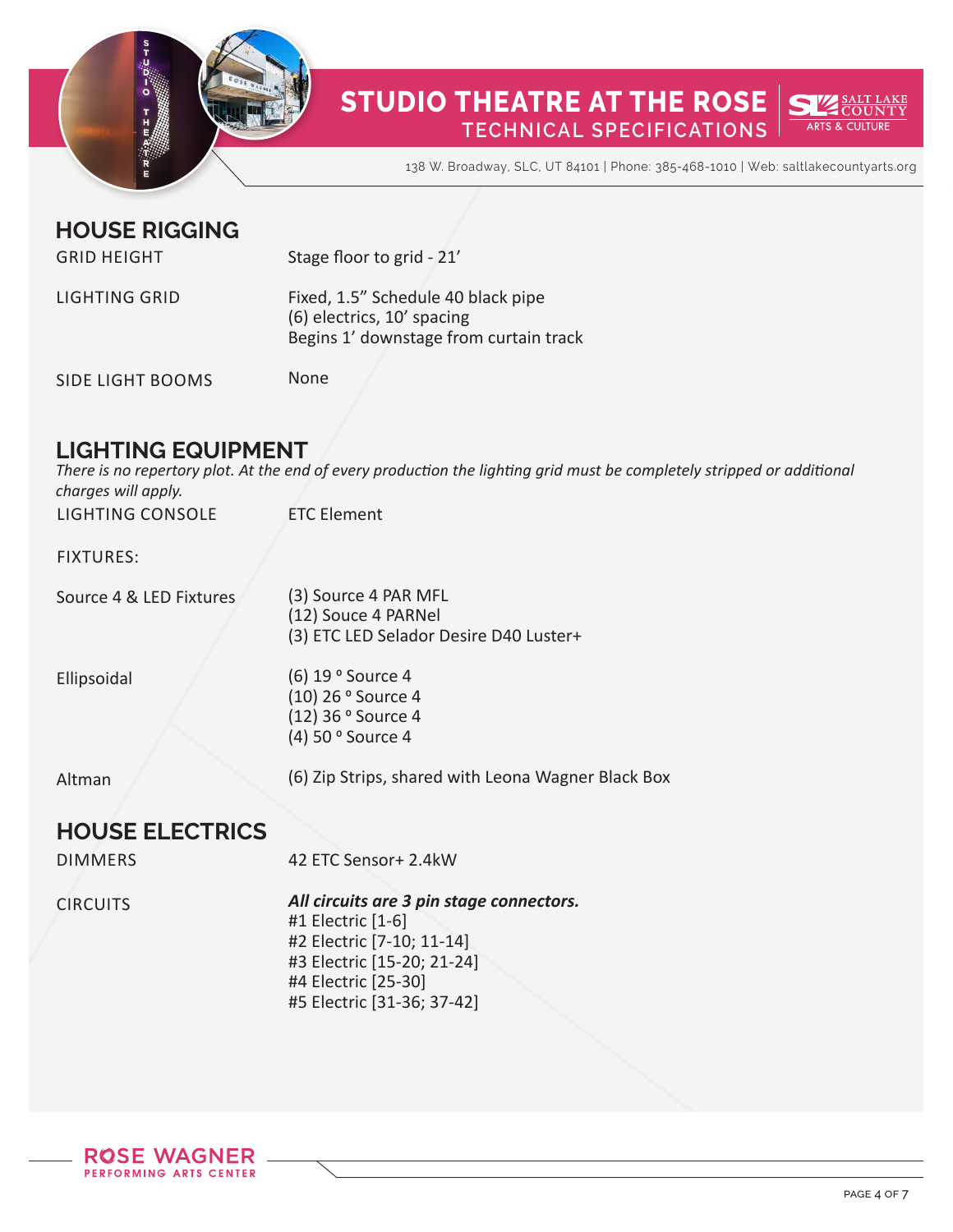

138 W. Broadway, SLC, UT 84101 | Phone: 385-468-1010 | Web: saltlakecountyarts.org

#### **AUDIO EQUIPMENT** AUDIO CONSOLE

Midas Venice 32

#### SPEAKERS:

| Amps           | $(1)$ Crown K2 |
|----------------|----------------|
| House Speakers | (2) EAW JF80   |

**MICROPHONES** 

*Shared with Jeanné Wagner Theatre and Leona Wagner Black Box* (4) Shure SM58 (3) Shure BETA 58A (3) Shure SM87A (2) Shure BETA 57A (2) Radial Engineering JDI Direct Box

INTERCOM

None

#### **HOUSE AUDIO**

| <b>PORTABLE SOUND</b> | (2) EAW 850J 3-Way Speakers           |
|-----------------------|---------------------------------------|
| <b>EQUIPMENT</b>      | (3) Crown Macro-Tech 2400 Amplifiers  |
|                       | (2) XTA DP224 Loudspeaker Processors  |
|                       | (4) EAW JF80 Full Range Speakers      |
|                       | (2) EAW FR153z Full Range Speakers    |
|                       | (6) QSC KW 122 Speakers               |
|                       | (2) Crown K2 Amplifiers               |
|                       | (1) DBX 1231 EQ                       |
|                       | (1) DBX 131 EQ                        |
|                       | (1) DBX 231 EQ                        |
|                       | (1) PreSonus ACP88 Dynamics Processor |
|                       | (2) Alesis Multi Mix 10 Wireless      |
|                       | (6) Ultimate Tripod Speaker Stands    |
|                       |                                       |

PAGING

None

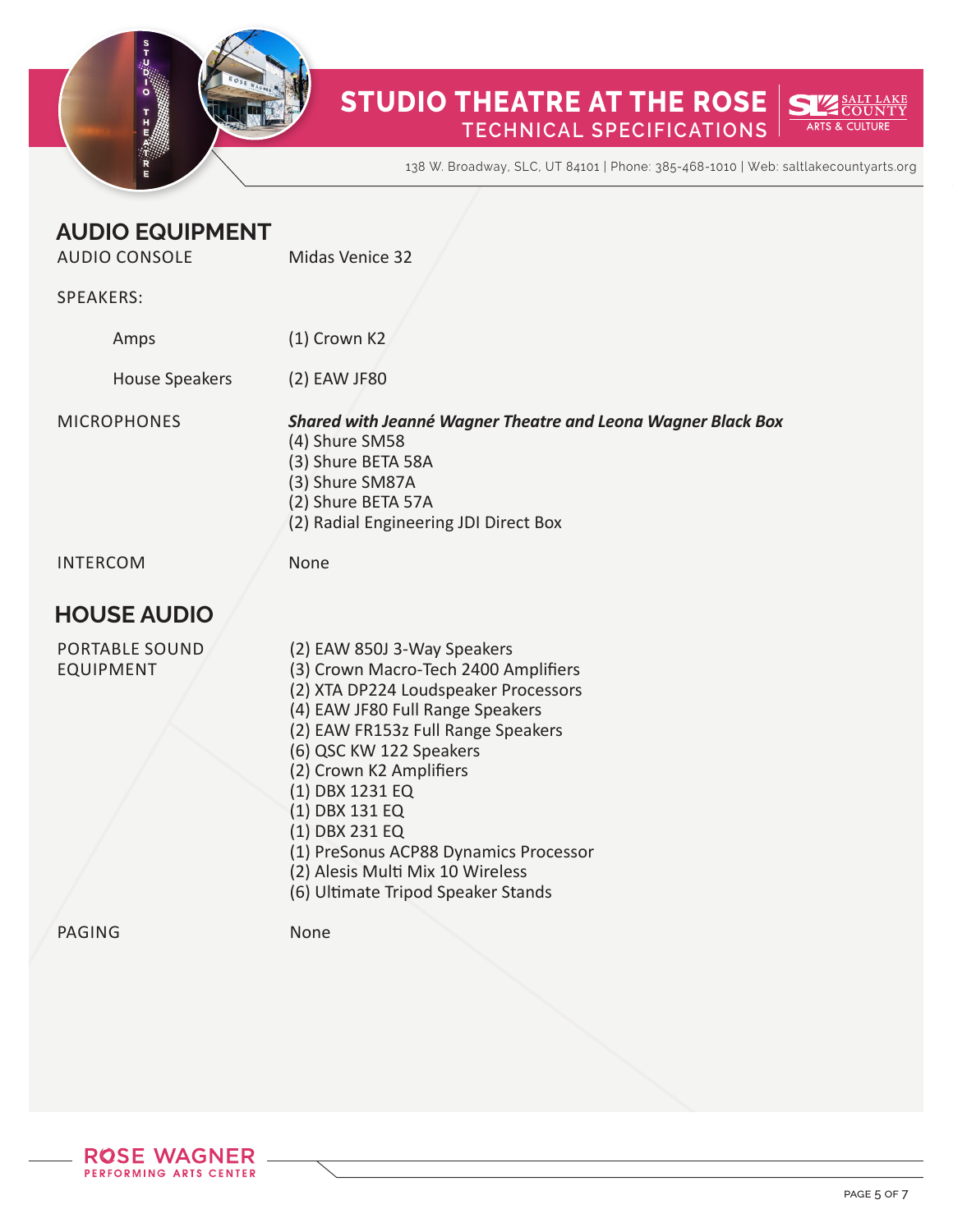

#### **STUDIO THEATRE AT THE ROSE** <u>SALT LAKE</u><br>COUNTY **ARTS & CULTURE TECHNICAL SPECIFICATIONS**

138 W. Broadway, SLC, UT 84101 | Phone: 385-468-1010 | Web: saltlakecountyarts.org

#### **HOUSE EQUIPMENT**

*House equipment in this inventory is shared between Jeanné Wagner Theatre, Leona Wagner Black Box and Studio Theatre.* 

| <b>PROJECTORS</b>        | None                                                                                                                     |
|--------------------------|--------------------------------------------------------------------------------------------------------------------------|
| <b>PROJECTION SCREEN</b> | None                                                                                                                     |
| <b>PIANOS</b>            | (1) Sojin 9' Baby Grand<br>(1) Baldwin Upright                                                                           |
| <b>LIFTS AND LADDERS</b> | (1) Genie AWP-25S lift<br>Shared with Black Box Theatre<br>(1) Extension, 24'<br>$(1)$ A Frame, $6'$<br>(1) A Frame, 12' |
| <b>PLATFORM RISERS</b>   | Legs from 8" to 36"<br>$(2)$ 4' x 4'<br>$(14)$ 4' x 8'                                                                   |
| <b>DANCE FLOOR</b>       | <b>Rosco Studio Floor</b><br>44' wide x 36' deep<br>(7) Panels                                                           |
| <b>EASELS</b>            | $(9)$ Black<br>(8) Blonde                                                                                                |
| <b>MIRRORS</b>           | 8-foot studio mirrors, fixed on West Wall<br>Fixed black velour curtain available for masking                            |
| <b>STANCHIONS</b>        | (13) Nickle                                                                                                              |
| <b>LECTERNS</b>          | (2) Rose Emblem<br>(2) Plexiglass                                                                                        |
| <b>PODIUM</b>            | (1) Carpeted, 8"                                                                                                         |
| <b>CHAIRS</b>            | (200) Formal "Rose Room"<br>(100) Red and black Folding                                                                  |